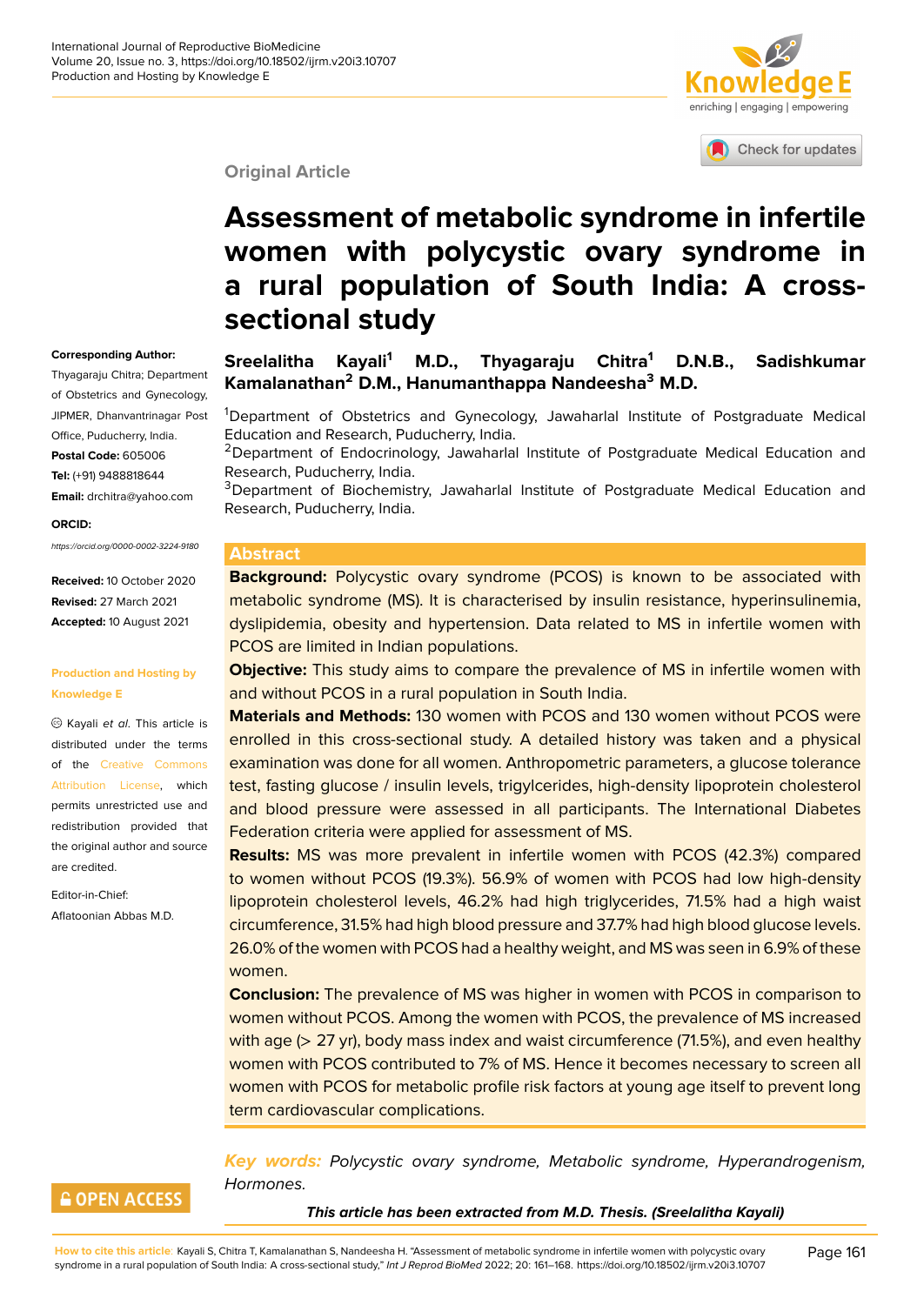# **1. Introduction**

Polycystic ovary syndrome (PCOS) is a highly prevalent disorder in India, known to affect about 20-30% of adolescent women (1-3). The presence of PCOS is linked with an increased prevalence of type 2 diabetes mellitus (DM), cardiovascular disease, and metabolic syndrome (MS) (4-6). MS is characterized by insulin resistance, hyperinsulinemia, dyslipidemia, obesity and hypertension (7, 8). Insulin resistance is considered to play a key role in the development of PCOS and related conditions (9). Previous studies have identified that insulin resistance and central adiposity affect not only obese but also healthyweight women with PCOS, leading them to develop MS (4, 9, 10). In the last two decades, many researchers have attempted to better understand the mechanisms behind the development of PCOS and its impact on females, particularly in relation to infertility and insulin resistance (5, 6).

Several studies have documented that the prevalence of MS among PCOS women is between 14.5% and 47.3% (11-16). Genetic factors, diet and lifestyle habits are known to influence the prevalence of MS in women with PCOS (17, 18).

Since the data about the prevalence of MS in women with PCOS in Indian rural populations are limited, the present study was designed to compare MS in infertile women with and without PCOS.

# **2. Materials and Methods**

This cross-sectional study was conducted in a tertiary care hospital, Pondicherry, India from March 2016 to February 2018. 130 infertile women with PCOS and 130 without PCOS in the age range of 21-35 yr were included in the study. PCOS was diagnosed according to the Rotterdam 2003 criteria (19).

# **2.1. Sample size calculation**

According to previous studies, the prevalence of MS in women with and without PCOS is 37.5% and 19.5%, respectively (20-22). The expected difference in the prevalence of MS between infertile women with and without PCOS was 18.0% (37.5% vs. 19.5%). The sample size was estimated to be 260 (130 in each group) by using the standard statistical formula comparing two independent proportions at a significance level of 5% and a power of 90%.

## **2.2. Methodology**

Women attending an infertility clinic, according to inclusion criteria, were considered as participants.

The basic inclusion criteria were:

Infertile women with PCOS (aged 21-35 yr) according to the Rotterdam 2003 criteria, i.e., any two of the below:

Clinical hyperandrogenism (Ferriman-Gallwey score > 8) or biochemical hyperandrogenism;

Oligomenorrhea (fewer than 6-9 menses per yr) or oligo-ovulation; and/or

Polycystic ovaries on ultrasound  $(≥ 12$  antral follicles in one ovary or ovarian volume  $\geq$  10 cm<sup>3</sup>).

Women with thyroid disorders, congenital adrenal hyperplasia, adrenal tumours or Cushing's syndrome, and those who were on steroid therapy or oral contraceptive pills for more than three months were excluded from the study.

A standard questionnaire was used to document a detailed history and medical information. Menstrual history (regular/irregular), and medical and family history of diabetes, obesity, ischemic heart disease, and hypertension were recorded. 5 ml of fasting blood samples were taken from the participants for evaluation of lipid profile, insulin levels, testosterone levels and blood sugar levels.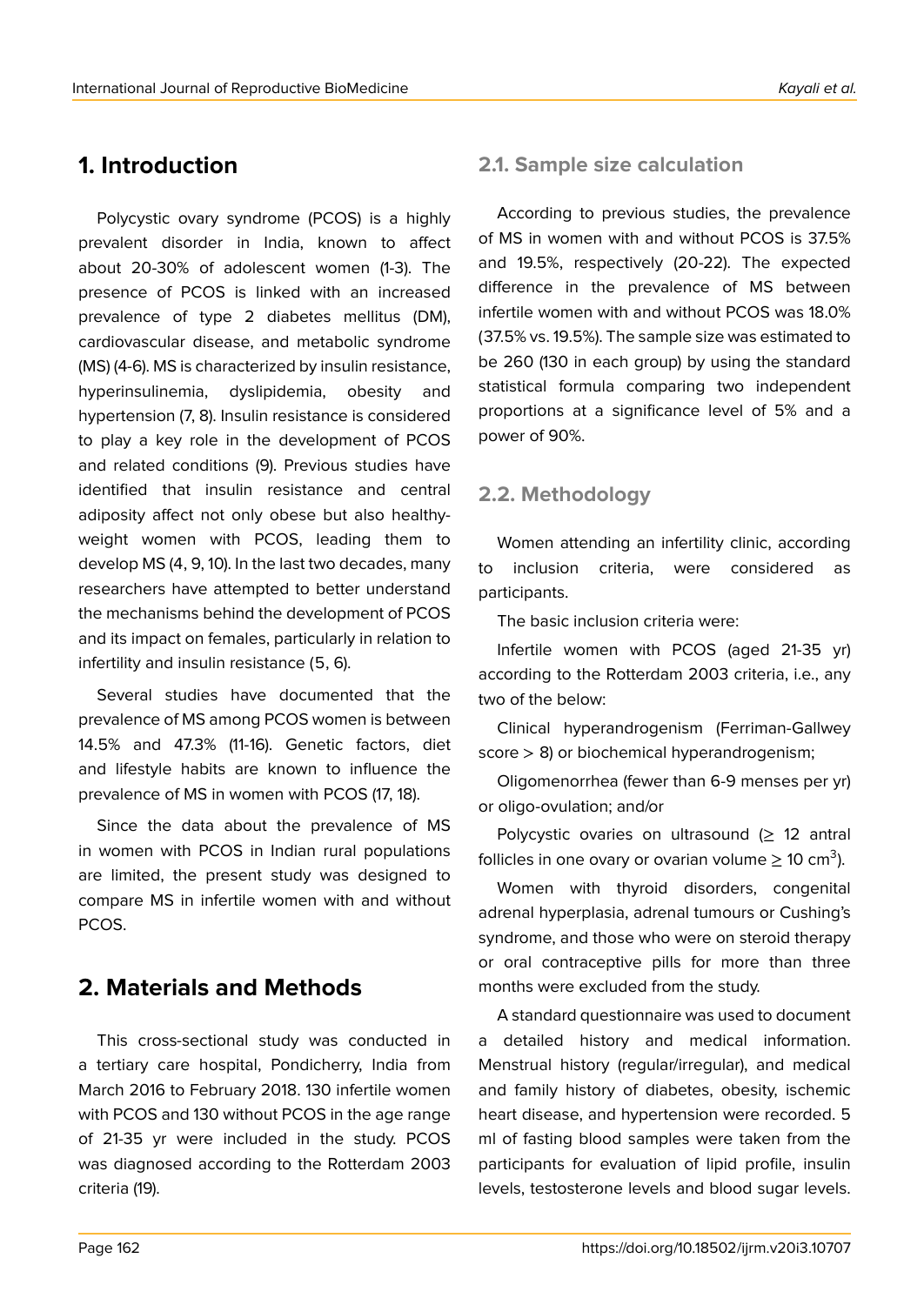Two hr postprandial samples were taken for blood glucose and insulin levels. For each participant, BMI was calculated from measured weight (kg) and height (m) using the formula BMI =  $kg/m^2$ . The waist hip ratio was calculated by dividing waist measurement (W) by hip measurement (H). Blood pressure was measured in millimeters of mercury (mmHg) by using standard mercury sphygmomanometer in right arm, on two occasions with 15 min gap between measurements.

Signs of androgen excess like hirsutism, acne, alopecia, and insulin resistance were recorded. For considering hirsutism, a Ferriman-Gallwey score > 8 was considered (23). Alopecia is thinning of the hair, which can be due to hyperandrogenism in PCOS. Dihydrotestosterone, a metabolite of androgen, binds to receptors in the scalp follicles and shrinks those follicles making it impossible for healthy hair to survive. Oligomenorrhea was considered as the presence of three or more cycles of greater than 35 days in the previous six months, and amenorrhea was defined as the absence of vaginal bleeding for three months. Transvaginal ultrasound was done for all women on second day of menstrual cycle for both ovaries. Furthermore, a 75 gr fasting and 2-hr oral glucose tolerance test were done for estimating blood glucose and insulin levels. Subsequently, fasting blood samples were used for estimation of levels of trigylcerides, low density lipoproteins, high density lipoprotein (HDL), and cholesterol.

The criterion proposed by International Diabetes Federation (IDF), (which is based on waist circumference, triglycerides, high density lipoprotein-cholesterol, fasting glucose and blood pressure) was considered in this study.

### **2.3. Criteria of MS**

The criteria proposed by the IDF diagnose MS (24, 25) as women with a waist circumference  $\geq 80$ cm plus any two of the following four parameters:

Raised triglycerides ( $\geq$  150 mg/dl or a history of specific treatment for this lipid abnormality);

Raised BP (Systolic BP  $\geq$  130 mmHg or diastolic  $BP > 85$  mmHg, or on treatment for previously diagnosed hypertension);

Reduced HDL cholesterol (< 50 mg/dl or a history of specific treatment for this lipid abnormality); and/or

Raised fasting blood glucose ( $\geq$  100 mg/dl or a previous diagnosis of type 2 DM).

### **2.4. Ethical considerations**

The present study was approved by the JIPMER Ethics Committee for Human Studies, Puducherry, India (Code: JIP/IEC/SC/2016/25/852). Written informed consent was obtained from all participants before starting the study.

### **2.5. Statistical analysis**

The analysis was done using the Statistical Package for the Social Sciences (SPSS) software version 22 (IBM SPSS, USA). Descriptive statistics were expressed as mean and standard deviation or median (range) as appropriate. Frequency and percentage were used to describe the characteristics of the participants. Outcome measures like MS were expressed as proportions. Chi-square test was used to compare proportions across the two groups. Biochemical parameters such as age, weight, and BMI were compared using the Mann-Whitney U test (for non-normally distributed data) between the two groups.

## **3. Results**

The comparison of the clinical, hormonal, and metabolic characteristics of the infertile women with and without PCOS is shown in table I. Primary infertility constituted around 90% in the PCOS group compared to 82% in the non-PCOS group.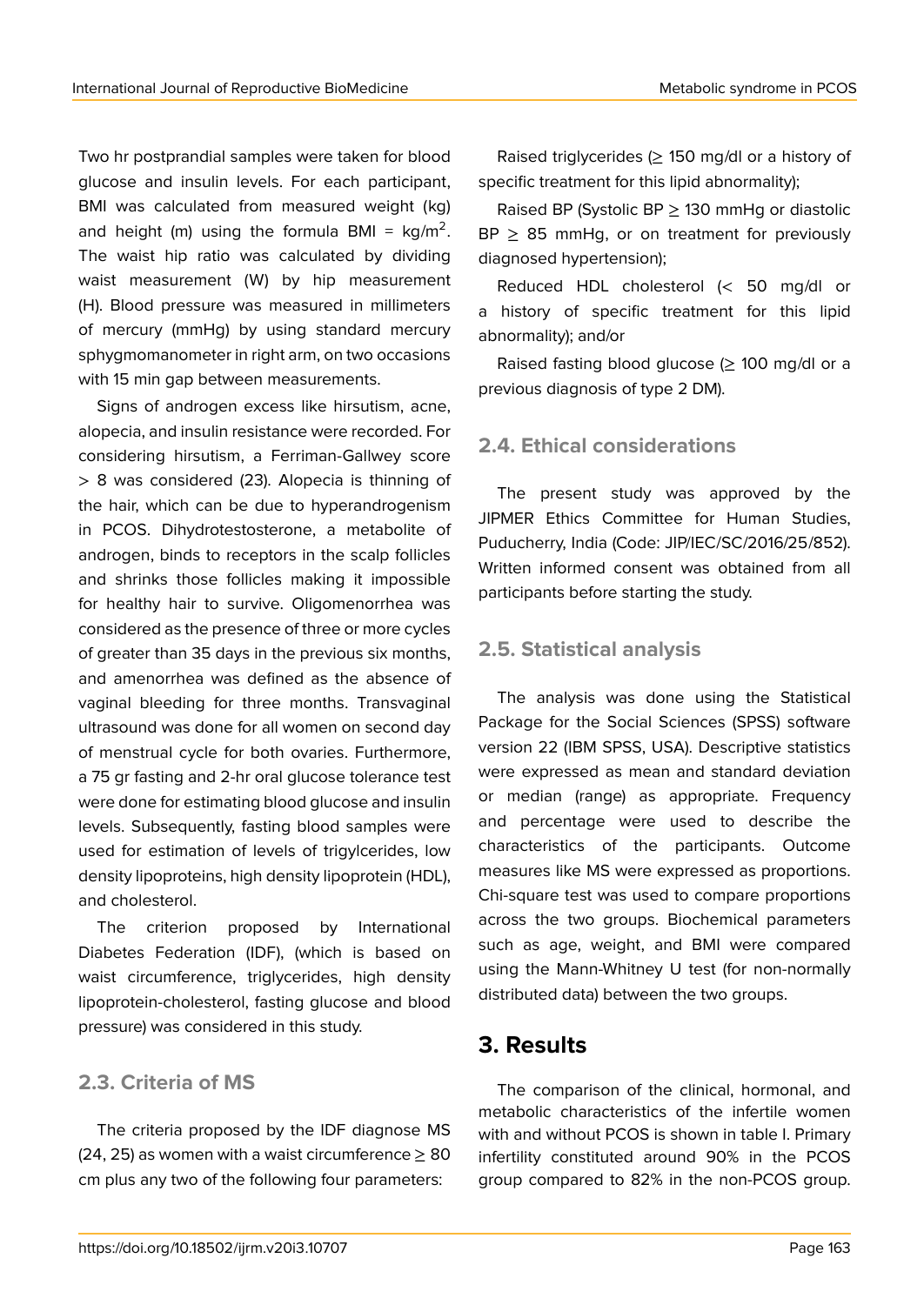Women in the PCOS group had more irregular cycles (74% vs. 17%), hyper-androgenism signs (33% vs. 13%) and insulin resistance (21% vs. 0%) in comparison to the non-PCOS group which was statistically significant (Table I).

96 women (74.0%) in the PCOS group were overweight or obese compared to 17.6% in the non-PCOS group. Fasting insulin, homeostatic model assessment of insulin resistance, BMI, waist circumference, BP, and triglycerides were significantly higher and HDL cholesterol was significantly lower in women with PCOS compared to without PCOS.

The prevalence of MS in women with PCOS is shown in table II. 42.3% of women with PCOS  $(n = 55)$  were found to have MS, whereas, among women without PCOS, only 19.2% (n = 25) were found to have MS. As shown in table III, in the PCOS group, 71.5% had a waist circumference of  $\geq$  80 cm, 31.5% had systolic  $BP > 130$  mmHg or diastolic BP  $\geq$  85 mmHg, 37.7% had fasting blood glucose  $\geq$ 5.6 mmol/L, 46.2% had triglycerides  $\geq$  1.7 mmol/L, and 56.9% had HDL cholesterol ≤ 1.3 mmol/L. 11.0% of women with PCOS had a BMI  $<$  25 kg/m<sup>2</sup>, and of these, nine women (6.9%) had MS, according to the IDF criteria.

The clinical, metabolic, and hormonal characteristics of the women with PCOS with and without MS are analyzed in table III. Age, BMI, waist circumference, free testosterone, 2-hr insulin levels, acne, acanthosis, and hirsutism were significantly higher in women with PCOS who had MS compared to those without MS.

The prevalence of MS was 56.25% in women with a BMI  $> 30$  kg/m<sup>2</sup> and 11.34% in the women with a BMI  $<$  25 kg/m<sup>2</sup> (Table IV).

| <b>Variables</b>                      | PCOS group ( $n = 130$ ) | Non-PCOS group (n = 130) | P-value    |
|---------------------------------------|--------------------------|--------------------------|------------|
| <b>Clinical</b>                       |                          |                          |            |
| Age (yr)                              | $27.29 \pm 4.26$         | $27.22 \pm 2.83$         | $< 0.01$ * |
| BMI ( $\text{kg/m}^2$ )               | $26.80 \pm 2.62$         | $22.90 \pm 2.62$         | $< 0.01$ * |
| <b>Waist circumference (cm)</b>       | $85.00 \pm 11.13$        | $78.73 \pm 7.59$         | $< 0.01$ * |
| Infertility (primary/secondary)       | 118/12                   | 107/23                   |            |
| Duration of infertility (yr)          | $3.44 \pm 0.88$          | $3.62 \pm 0.94$          |            |
| Irregular menstrual cycles (%)        | 97 (74.62%)              | 22 (16.92%)              |            |
| Hirsutism (%)                         | 44 (33.85%)              | 17 (13.08%)              | $< 0.01**$ |
| <b>Acne (%)</b>                       | 51 (39.23%)              | 21 (16.15%)              | $< 0.01**$ |
| Alopecia (%)                          | 3(2.31%)                 | $\mathbf{O}$             | $< 0.01**$ |
| <b>Acanthosis nigricans (%)</b>       | 28 (21.54%)              | $\circ$                  | $< 0.01$ * |
| Systolic blood pressure (mmHg)        | $115.15 \pm 11.63$       | $107.31 \pm 9.55$        | $< 0.01$ * |
| Diastolic blood pressure (mmHg)       | $73.32 \pm 7.50$         | $70.54 \pm 5.18$         | $< 0.01$ * |
| <b>Hormonal</b>                       |                          |                          |            |
| Free testosterone $(\mu g/L)$         | $1.10 \pm 0.43$          | $0.43 \pm 0.07$          | $< 0.01$ * |
| Fasting plasma glucose (mmol/L)       | $5.34 \pm 0.89$          | $5.00 \pm 0.88$          | $< 0.01$ * |
| Post prandial glucose (mmol/L)        | $6.57 \pm 1.26$          | $5.84 \pm 1.14$          | $< 0.01$ * |
| <b>HOMA IR</b>                        | $2.35 \pm 0.21$          | $1.41 \pm 0.39$          | $< 0.01$ * |
| Fasting plasma insulin (mIU/L)        | $14.36 \pm 7.22$         | $8.00 \pm 4.71$          | $< 0.01$ * |
| Two hr plasma insulin (mIU/L)         | $39.95 \pm 9.73$         | $19.67 \pm 6.04$         | $< 0.01$ * |
| Triacylglycerol (mmol/L)              | $1.74 \pm 0.33$          | $1.41 \pm 0.30$          | $< 0.01$ * |
| HDL cholesterol (mmol/L)              | $1.18 \pm 0.25$          | $1.43 \pm 0.22$          | $< 0.01$ * |
| Sex hormone binding globulin (nmol/L) | $51.89 \pm 8.92$         | $87.96 \pm 13.02$        | $< 0.01$ * |

**Table I.** Comparison of clinical, hormonal, and metabolic characteristics of women with and without PCOS

\*Data presented as Mean ± standard deviation and analyzed by Mann-Whitney U test. \*\*Data presented as frequency (percentage) and analysed by Chi-square test. PCOS: Polycystic ovary syndrome, HOMA IR: Homeostatic model assessment of insulin resistance, HDL: High-density lipoprotein, BMI: Body mass index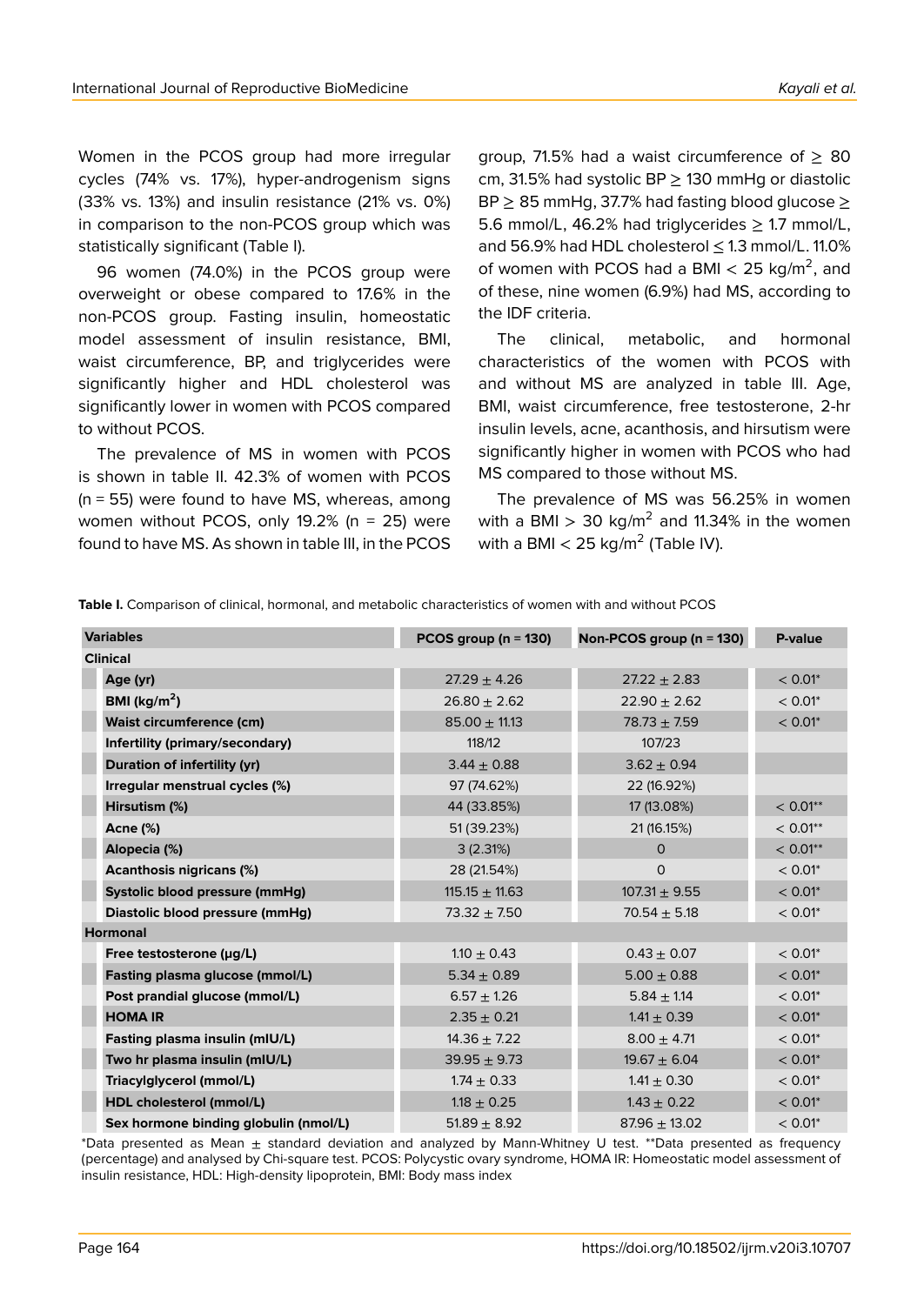**Table II.** Prevalence of MS in the women with and without PCOS based on IDF criteria

| <b>Variables</b>                                                    | <b>Women with PCOS</b> | <b>Women without PCOS</b> |
|---------------------------------------------------------------------|------------------------|---------------------------|
| Waist circumference $\geq 80$                                       | 93 (71.5%)             | 45 (34.6%)                |
| Trigylcerides $\geq$ 1.7 mmol/L or treatment                        | 60 (46.2%)             | 35 (26.9%)                |
| HDL $<$ 1.3 mmol/L or treatment                                     | 74 (56.9%)             | 30 (23.1%)                |
| Blood pressure $\geq$ 130/85 mmHg                                   | 24 (18.5%)             | 6(4.6%)                   |
| Fasting glucose $\geq$ 5.6 mmol/L or previously diagnosed type 2 DM | 49 (37.7%)             | 36 (27.7%)                |
| <b>MS</b>                                                           | 55 (42.3%)             | 25 (19.3%)                |

PCOS: Polycystic ovary syndrome, HDL: High-density lipoprotein, DM: Diabetes mellitus, MS: Metabolic syndrome, IDF: International Diabetes Federation

**Table III.** Clinical and biochemical parameters of women with PCOS with and without MS

| <b>Variables</b>                | PCOS group with MS ( $n = 55$ ) | PCOS group without MS ( $n = 75$ ) | P-value    |
|---------------------------------|---------------------------------|------------------------------------|------------|
| Age (yr)                        | $29.20 \pm 4.83$                | $25.88 \pm 3.15$                   | $< 0.01$ * |
| BMI ( $\text{kg/m}^2$ )         | $27.58 \pm 2.44$                | $26.22 \pm 2.61$                   | $< 0.01$ * |
| <b>Waist circumference (cm)</b> | $89.07 \pm 6.19$                | $82.01 \pm 12.91$                  | $< 0.01$ * |
| Free testosterone $(\mu g/L)$   | $1.32 \pm 0.55$                 | $0.94 \pm 0.23$                    | $< 0.01$ * |
| <b>Fasting insulin (mIU/L)</b>  | $14.56 \pm 5.98$                | $14.22 \pm 8.05$                   | $0.79*$    |
| Two hr insulin (mIU/L)          | $43.62 \pm 9.40$                | $37.26 \pm 9.13$                   | $< 0.01$ * |
| <b>HOMA IR</b>                  | $2.43 \pm 0.20$                 | $2.29 \pm 0.20$                    | $< 0.01$ * |
| Acne                            | 27 (49.1%)                      | 24 (32.0%)                         | $< 0.05**$ |
| <b>Acanthosis nigricans</b>     | 25 (45.5%)                      | 19 (25.3%)                         | $0.02**$   |
| <b>Hirsutism</b>                | 18 (32.7%)                      | 10(13.3%)                          | $0.01**$   |

\*Data presented as Mean ± standard deviation and analyzed by Mann-Whitney U test. \*\*Data presented as frequency (percentage) and analysed by Chi-square test. PCOS: Polycystic ovary syndrome, MS: Metabolic syndrome, HOMA IR: Homeostatic model assessment of insulin resistance, BMI: Body mass index

# **4. Discussion**

In our study, we found that the prevalence of MS was higher in women with PCOS compared to women without PCOS. Advanced age is considered as important risk factor for development of MS (11). In our study, mean age of women who developed MS was  $29.20 \pm 4.83$ , which is in agreement with other studies (15, 20). We also observed that hirsutism, acne, alopecia, insulin, and testosterone were higher in women with PCOS who had MS.

PCOS is characterized by alteration in endocrine and metabolic parameters. The common metabolic abnormalities in PCOS and MS are hyperandrogenism and insulin resistance (26). In our study, hormones like testosterone, sex hormone binding globulin, fasting insulin, and homeostatic model assessment of insulin resistance were significantly higher in the PCOS group compared with non-PCOS group. These findings are in agreement with earlier studies from Park et al., Mandrelle et al., Luotola et al. (11, 20, 27). Insulin resistance along with elevated circulating insulin levels induces increased androgen production from the theca cells and abnormal changes in the lipid metabolism. Further, androgen excess supports the presence of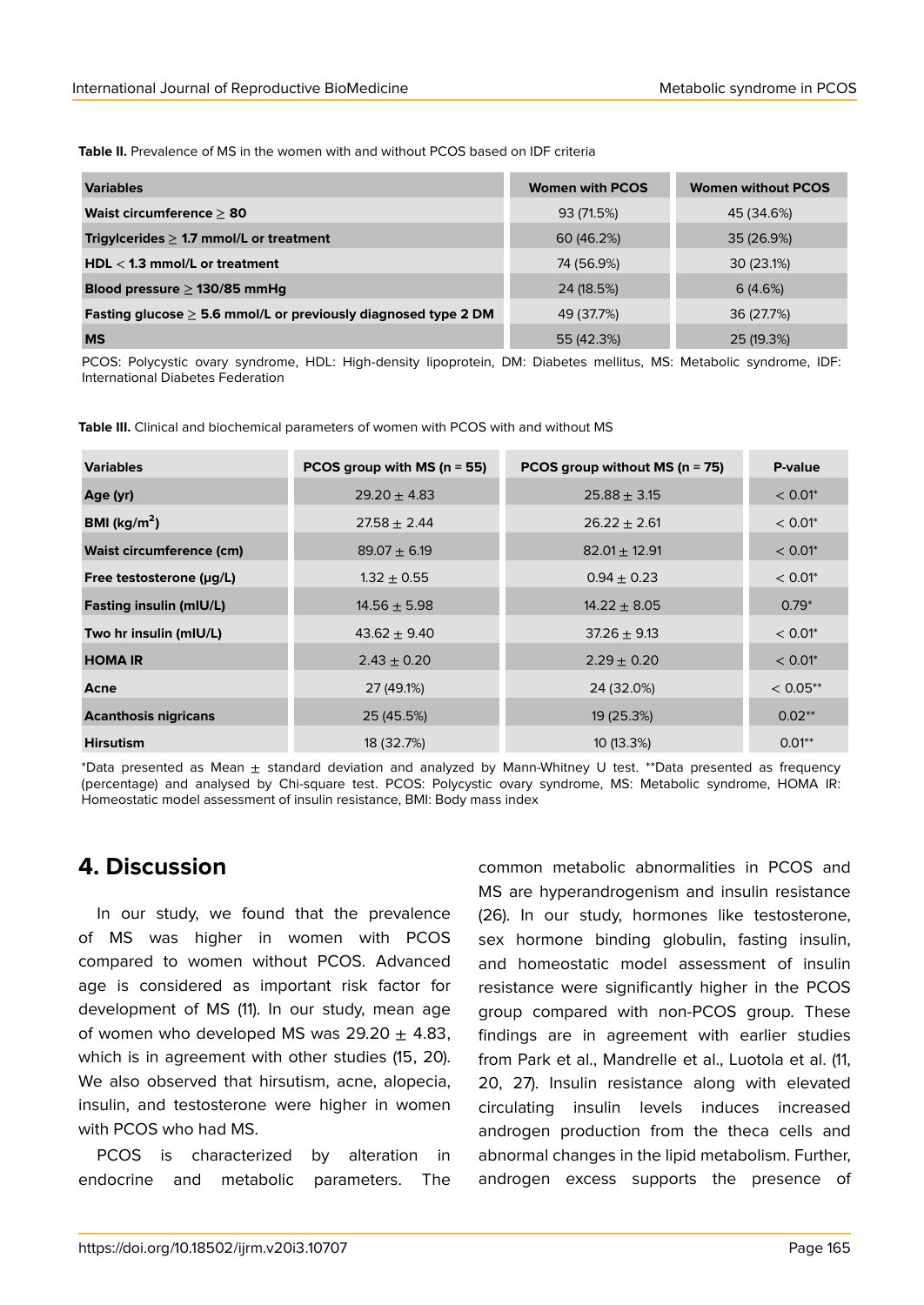unfavourable metabolic state leading to a central distribution of fat and dyslipidemia. Metabolic derangements were seen more in obese PCOS women in our study which was similar to a study done by Li and co-workers (28), who found a higher level of free androgen index, higher prevalence of insulin resistance, and lower sex hormone binding globulin (SHBG) levels in their PCOS cohort group. When abdominal adipose tissue is broken, there is an observation of rise in free fatty acid levels in portal circulation, which leads to chronic hyperinsulinemia. Free fatty acids may impair the hepatic extraction of insulin. As mentioned in previous studies (27, 28, 29), insulin resistance is one of the features in the development of PCOS, which provides additional support to explain why obesity worsens the symptoms of PCOS.

In our study, the overall prevalence of MS in PCOS women was 42.3% in comparison to 19.3% in women without PCOS. These findings were similar to the previous studies on Indian women with PCOS (both adolescents as well as adults) (25, 29), with prevalence ranging from 41-46% but in contrast to a study done by Park and colleagues (11) and Mafaldo Soares and co-workers (15), who showed prevalence of MS ranging from 25-28%. The difference in low prevalence of MS might be due to different ethnicity, substantial proportion of participants were normal weight and NCEP criteria were used for diagnosis of MS in this cohort study (11).

In our study, mean and standard deviation of waist circumference (89.07  $\pm$  6.19) in PCOS women who developed MS were higher compared with women without MS (82.01  $\pm$  12.91). These findings were similar with other studies (11, 15, 30), which have shown that increased waist to hip ratio is a better predictor of development of MS in PCOS women compared to other metabolic parameters including BMI, which is in agreement with our study which showed that the MS prevalence rate increased with age and obesity. The prevalence of MS in our study also increased with an increase in BMI, which is in accordance with previous studies (Table IV).

Even though obesity is considered to increase the risk of PCOS and MS, in the current study, 26.2% (n = 34) of women with PCOS were found to be of a healthy weight and within this group, nine women (6.9%) had MS (10.8% had a waist circumference of more than 80 cm and 12.3% had triglyceride levels of more than or equal to 1.7 mmol/L). This indicates the need for evaluation of MS even in healthyweight women with PCOS. Previous studies have attributed the high prevalence of MS in women with PCOS to the pattern of fat distribution which leads to hyperandrogenism, insulin resistance, and dyslipidemia (31, 32). Comparison of the prevalence of MS in subjects with PCOS with various other studies is depicted in table V.

| <b>Authors (Ref)</b>       | Sample size                                                         | <b>Study type</b> | BMI < 25 | $25 <$ BMI $<$ 29.9 | BMI > 30 |
|----------------------------|---------------------------------------------------------------------|-------------------|----------|---------------------|----------|
| Mafaldo Soares et al. (15) | 102 Brazilian women with PCOS                                       | Cross-sectional   | 3.2%     | 19.2%               | 52.2%    |
| Mandrelle et al. (20)      | 120 women with PCOS in South<br>India                               | Cross-sectional   | 15.7%    | 51.9%               | 60.0%    |
| Abdelazim et al. (33)      | 220 infertile women with PCOS<br>in Kuwait                          | Cross-sectional   | 22.6%    | 34.1%               | 46.9%    |
| Apridonidze et al. (34)    | 106 PCOS women                                                      | Retrospective     | 18.28%   | 31.33%              | 50.1%    |
| <b>Current study</b>       | 130 women with PCOS and 130<br>women without PCOS in South<br>India | Cross-sectional   | 11.34%   | 52.87%              | 56.25%   |

**Table IV.** Comparison of the distribution of MS according to BMI in this study vs. other studies

MS: Metabolic syndrome, BMI: Body mass index (kg/m<sup>2</sup>), PCOS: Polycystic ovary syndrome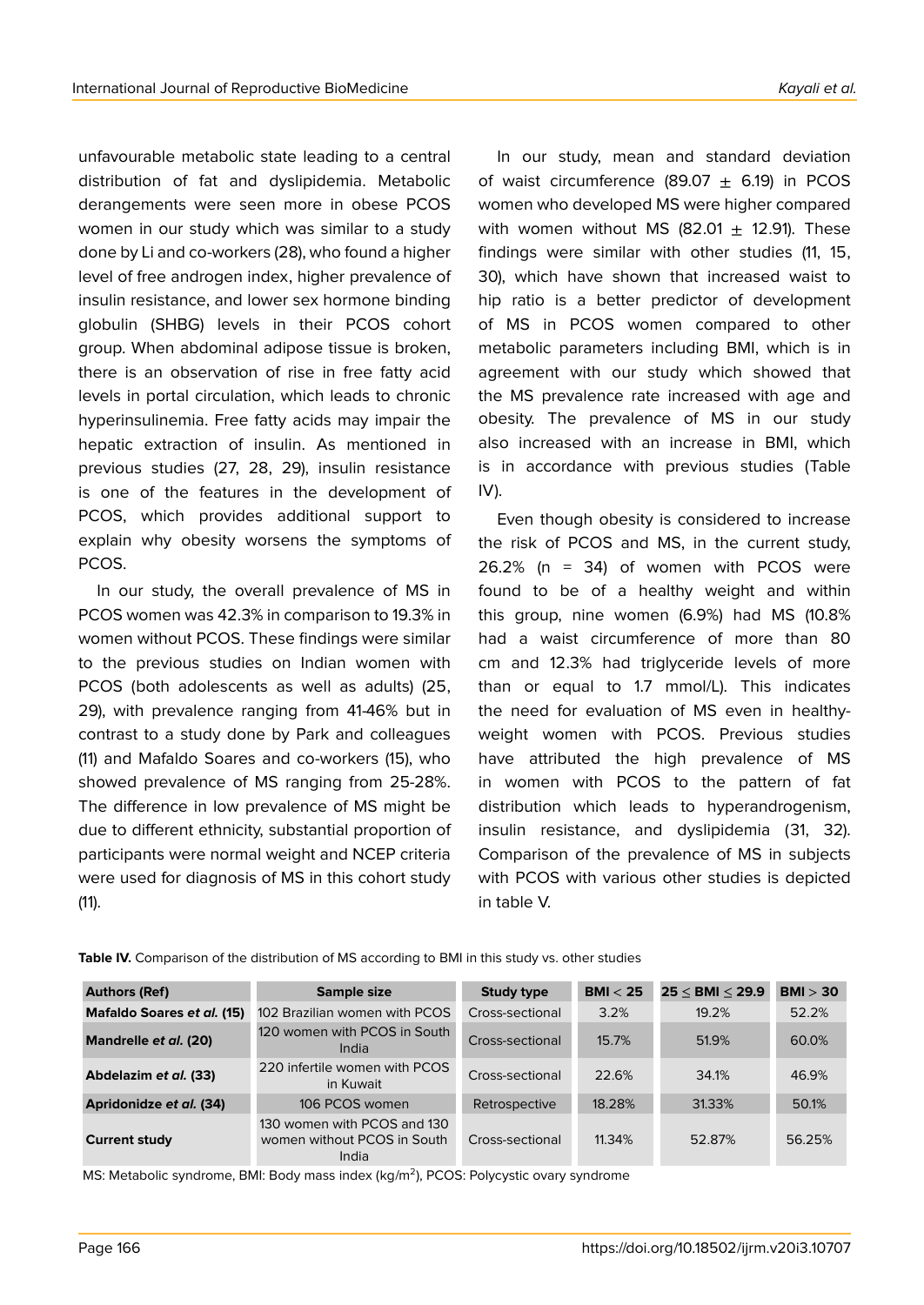| <b>Authors (Ref)</b>       | <b>Study type</b> | <b>Studied population</b>                                                                  | <b>MS prevalence in PCOS vs. controls</b>                                                                     |
|----------------------------|-------------------|--------------------------------------------------------------------------------------------|---------------------------------------------------------------------------------------------------------------|
| Glueck et al. (12)         | Prospective       | 138 PCOS NIH, mBMI: Obese No<br>controls Caucasians                                        | NCEP: 46.4%                                                                                                   |
| Apridonidze et al. (34)    | Retrospective     | 106 PCOS NIH, mBMI: Obese<br>reference group: Age-matched,<br><b>lower BMI multiracial</b> | <b>NCEP: 43%</b>                                                                                              |
| Mafaldo Soares et al. (15) | Cross-sectional   | 102 PCOS (R), mBMI: Overweight<br>No controls Brazilian                                    | <b>NCEP: 28.4%</b>                                                                                            |
| Park et al. (11)           | Cross-sectional   | 113 PCOS (NIH), mBMI: Lean<br>Korean                                                       | NCEP: 14.5% (3.5-fold higher than in<br>age-matched women in Korean urban<br>population)                      |
| Cheung et al. (17)         | Cross-sectional   | 295 PCOS (R), mBMI: Overweight<br>98 older controls, lower BMI<br>Chinese                  | NCEP: 24.9% vs. 3.1% BMI-matched<br>overweight/obese: 41.3% vs. 15%<br><b>BMI-matched lean: No difference</b> |
| Bhattacharya et al. (25)   | Cross-sectional   | 117 PCOS (R) (78 adults and 39<br>adolescents), mBMI: Overweight<br>Indian                 | IDF: 46.2%                                                                                                    |
| Our study                  | Cross-sectional   | 130 PCOS (Rotterdom's Criteria)<br>130 controls                                            | <b>IDG</b> criteria: Prevalence of MS in PCOS<br>group is 42.3% compared to 19.3% in<br>non-PCOS group        |

**Table V.** Comparison of the prevalence of MS in women with PCOS with various other studies

The above studies were conducted in adult women unless else stated. In those studies that included mixed BMI groups of patients, the characterization of PCOS subjects as lean (BMI < 25 kg/m<sup>2</sup>), overweight (BMI: 25-30 kg/m<sup>2</sup>) or obese (BMI > 30 kg/m<sup>2</sup>) was based on the mean BMI value (mBMI) of each studied population. MS: Metabolic syndrome, PCOS: Polycystic ovary syndrome, BMI: Body mass index, IDF: International Diabetes Federation, IDG: International Diabetes Guidelines, NCEP: National cholesterol education program adult treatment panel III criteria

#### **4.1. Limitations**

One of the limitations of the study was that the women with PCOS were not followed up to assess the impact of MS on maternal and fetal outcomes. The cause-effect relationship between PCOS and MS was not established owing to the cross-sectional design of the study.

# **5. Conclusion**

The prevalence of MS was higher in women with PCOS in comparison to the women without PCOS. Among the women with PCOS, the prevalence of MS increased with age, BMI, and waist circumference more than 80 cm, and even PCOS with normal weight contributed to 7% of MS. These findings suggest that the formulation of a screening policy for all women with PCOS for any metabolic risk factors is needed, and to educate them regarding long term complications, and the need for appropriate diet and lifestyle modifications.

# **Acknowledgements**

This work was supported by an intramural grant ( JIP/RES/Intra-MD-MS/phs1/01/2016-17) from Jawaharlal Institute of Postgraduate Medical Education and Research, Puducherry, India intramural fund awarded to the corresponding author.

# **Conflict of Interest**

The authors declare that there is no conflict of interest.

# **References**

- [1] Ashraf Ganie M, Vasudevan V, Wani IA, Baba MS, Arif T, Rashid A. Epidemiology, pathogenesis, genetics & management of polycystic ovary syndrome in India. *Indian J Med Res* 2019; 150: 333–344.
- [2] Nidhi R, Padmalatha V, Nagarathna R, Amritanshu R. Prevalence of polycystic ovarian syndrome in Indian adolescents. *J Pediatr Adolesc Gynecol* 2011; 24: 223–227.
- [3] Nair MKC, Pappachan P, Balakrishnan Sh, Leena ML, George B, Russell PS. Menstrual irregularity and polycystic ovarian